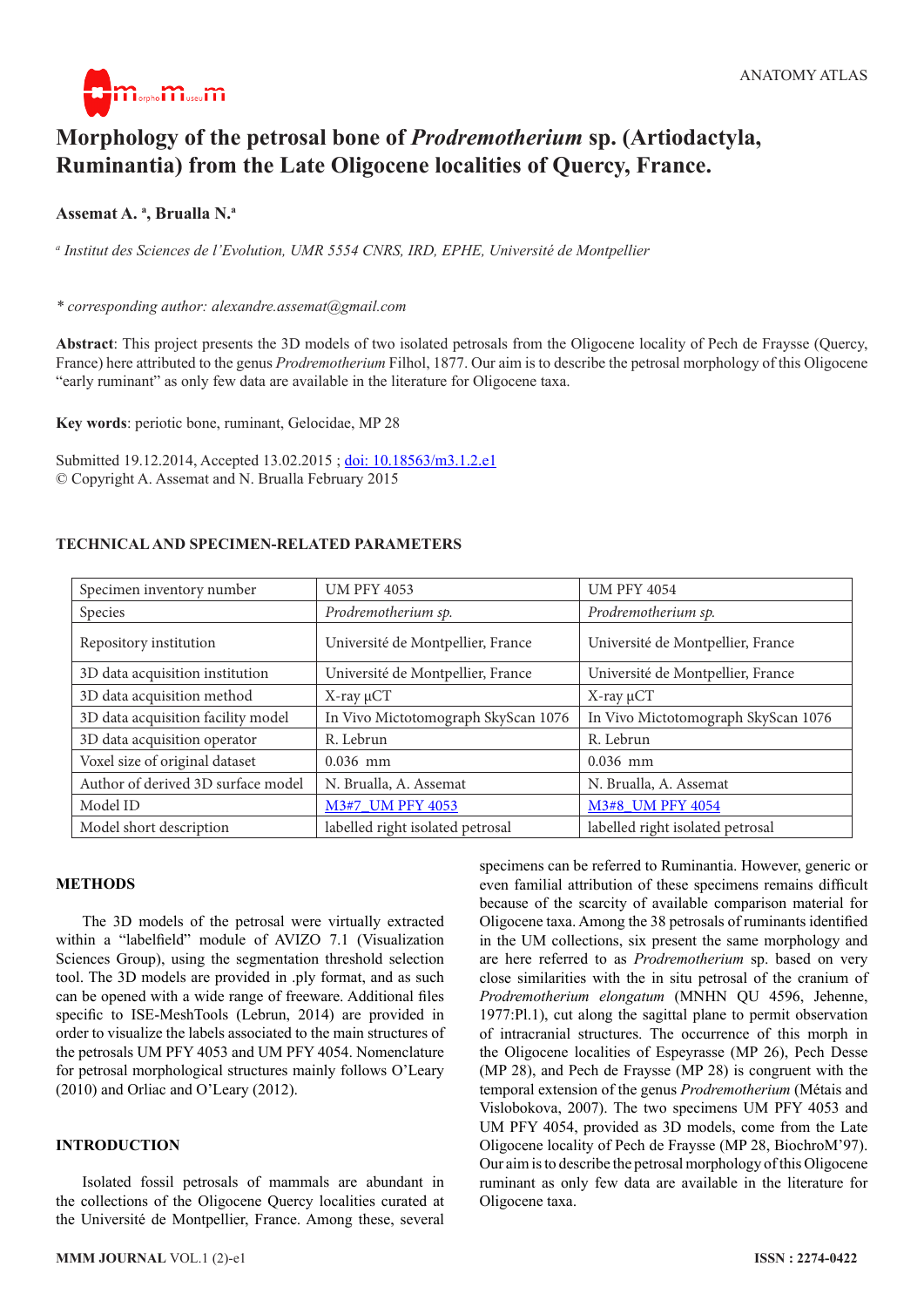#### **DESCRIPTION**

## **SYSTEMATIC PALEONTOLOGY**

Artiodactyla Owen, 1848 Ruminantia Scopoli, 1777 Gelocidae Schlosser, 1886 *Prodremotherium*, Filhol, 1877 *Prodremotherium* sp.

**Dorsomedial face** – The dorsomedial face has a wide and shallow subarcuate fossa, composed of two shallow depressions. There is no petromastoid canal. Anterolateral to the subarcuate fossa is a wide anteromedial tuberosity (= knob of O'Leary, 2010) with a straight anterior border. The prefacial commissure, which is laterally positioned relative to the internal acoustic meatus, have no fossa. The mastoid region is large and wedge and it exposed on the external occipital face of the skull. The vestibular aqueduct opening is located on a bonny ridge, dorsal to the internal acoustic meatus, just above the foramen acusticum inferius. The basicapsular groove is present and marked as a deep sulcus on most of the specimens, it is however hardly visible on two of them, indicating a certain variability of this character. The anterior part of the bone is elongated and narrow, it bears two processes separated by a notch.

**Posterior face** – The cochlear aqueduct is deep and situated at the height of internal acoustic meatus. In posterior view, the pars mastoidea is bulged, its posterior surface is flat and rugose, separated from the pars cochlearis by a groove.

**Ventrolateral face** – The promontorium is straight, flat, and all specimens bear a deep transpromontorial sulcus lined by two sharp crests of bone. There is no trace of sulcus for the stapedial artery. The fenestra cochlearis is larger than the fenestra vestibuli, both are separated by a wide crista interfenestralis. The posteromedial flange is present, thick and straight, as seen on the in situ specimen (MNHN QU 4596) where it lines the basioccipital border. It forms an obtuse angle with the ridge of bone delimiting the posterior border of the pars cochlearis. The caudal tympanic process is just a very small lip overhanging the fenestra cochlearis. Posterior to and between the fenestra vestibuli and fenestra cochlea is a deeply set elongated stapedial muscle fossa. The secondary facial foramen opens at the level of the posterior edge of the fenestra vestibuli. Anterior to the promontorium, the fossa for the tensor tympani is large and deep, and excavates the thick tegmen tympani. There is no conspicuous ventrolateral tuberosity anterior to the petrosal contribution to the external acoustic meatus.

**Anterior face** – The tegmen tympani is thick and presents a wide and flat area overhanging the hiatus fallopii. The laterodorsal part of the tegmen tympani/mastoid region bears a wide vascular groove that could correspond to the pathway of the temporal sinus.

# **COMPARISONS AND DISCUSSIONS**

#### **Referral to** *Prodremotherium* **sp.**

The comparison of the dorsomedial face of a cast of MNHN 4956 with the specimens PFY 4053 and 4054 shows they share a wide and shallow subarcuate fossa, composed of two shallow depressions. There is no visible petromastoid canal on the cast of MNHN 4956. The latter also shows a wide anteromedial tuberosity with a flat anterior border. The basicapsular groove is present and marked as a deep sulcus in MNHN 4956 just as PFY 4053 and PFY 4054. The anterior part of the bone is elongated and narrow as on the isolated specimens referred to *Prodremotherium*. However, it does not show the two anterior processes. This could be due to the somewhat blunt aspect of the cast. Besides, this character is variably present within the sample of isolated petrosals from the Quercy localities referable to *Prodremotherium*. The comparison of the ventrolateral face of MNHN 4956 shows that the promontorium is straight and flat and bears a deep transpromontorial sulcus as we can observe on PFY 4053 and PFY 4054. The posteromedial flange is thick and straight like on PFY 4053 AND PFY 4054. The caudal tympanic process of MNHN 4956 is also a small lip overhanging the fenestra cochlearis. The stapedial muscle fossa makes a deep and elongated set in the prolongation of the fossa for the tegmen tympani. The specimens MNHN 4956 and PFY 4053 and PFY 4054 present on their anterior face a thick tegmen tympani and a wide flat area overhanging the hiatus fallopii.

#### **Comparisons with Eocene traguloids**

The petrosal bone of the Eocene traguloids *Archaeomeryx* (Archaeomerycidae) and *Leptomeryx* (Leptomerycidae) have been describe in the literature by Webb and Taylor (1980) and O'Leary (2010) respectively. The anterior part of the petrosal of *Archaeomeryx* bears two processes separated by a notch like in most of the specimens referred here to *Prodremotherium*. These processes are not observed on the specimen AMNH VP53786 illustrated by O'Leary (2010, fig. 11) referred to *Leptomeryx*. They are however present in the specimen AMNH 53596 (Orliac com. pers.) referred to this genus. These two processes are also present in Eocene dichobunoids (Orliac and O'Leary, 2014) and most probably represent a plesiomorphic character within Artiodactyla. In *Leptomeryx* the subarcuate fossa is deeper and narrower than in *Prodremotherium*. Both taxa lack the petromastoid canal. In *Archaeomeryx* (as figured in Webb and Taylor,1980, fig 3) the subarcuate fossa is wide and shallow and seems to be deprived of petromastoid canal. The vestibular aqueduct is located medial to the subarcuate fossa, above the foramen acusticum inferius in *Leptomeryx, Archaeomeryx* and *Prodremotherium*. The anteromedial tuberosity is wide and positioned anterolaterally to the subarcuate fossa and the pars mastoidea is large and wedge in the three taxa.

On the ventrolateral surface, the promontorium of *Leptomeryx* has a domed hemi-ellipsoid shape contrary to *Prodremotherium* and *Archaeomeryx* petrosals which have a flat promontorium (observation on *Archaeomeryx* based on the drawing of Webb and Taylor, 1980, fig.2). The promontorium of *Leptomeryx* and *Archaeomeryx* differ from *Prodremotherium* in lacking a transpromontorial sulcus. The posteromedial flange is not as wide on *Leptomeryx* and *Archaeomeryx* as on *Prodremotherium* but it has the same straight shape. The fossa for the tensor tympani is large and deep in *Leptomeryx* and *Prodremotherium*. Its posterior location and small anterior extension on the drawing of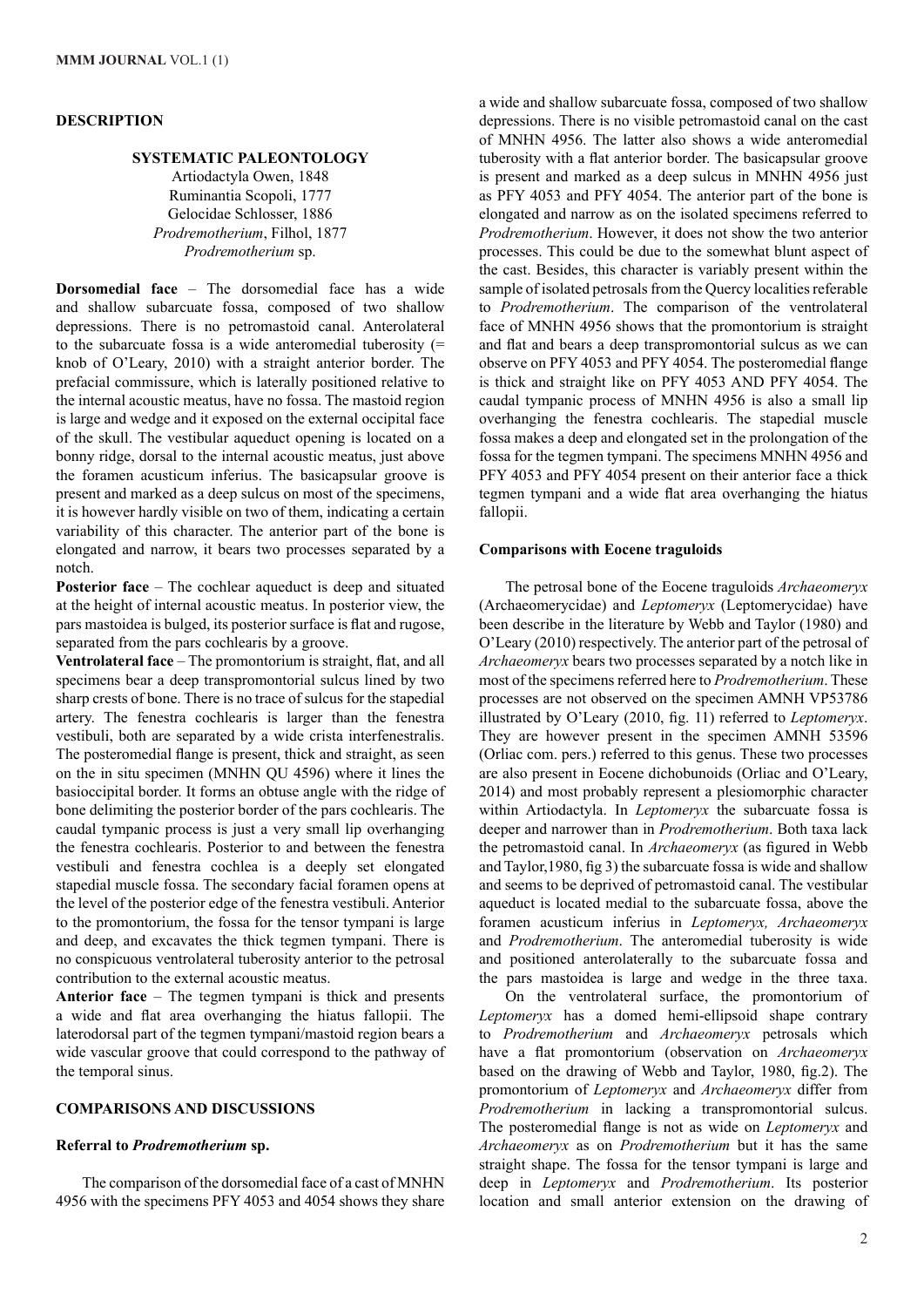

**Fig. 1** – Right petrosal of *Prodremotherium* sp. (UM PFY 4053) from Pech de Fraysse (MP 28) in A, dorsomedial; B, ventrolateral; C, posterior; D, anterior views. Scale bar = 10mm.

*Archaeomeryx* petrosal provided by Webb and Taylor (1980, fig.2) is however very different from these two former taxa. On the same drawing, the fenestra vestibuli of *Archaeomeryx*  is very small, much smaller than in *Leptomeryx* and *Prodremotherium.* Concurrently, the crista interfenestralis is very wide in the former taxa, wider than in the latters. In anterior view, the tegmen tympani of *Leptomeryx* (O'Leary, 2010, fig. 6) bears a vascular groove like the specimens of *Prodremotherium* described here, but it is narrower in the former.

Based on the illustrations available in the literature, the petrosal of *Prodremotherium* sp. from the Oligocene localities of Quercy (France) share the same general gross morphology with the Eocene traguloids *Leptomeryx* and *Archaeomeryx* but differ from them by discrete morphological features such as the shape and depth of the subarcuate fossa, or the presence of a

transpromontorial sulcus.

# **ACKNOWLEDGMENTS**

We thank M. J. Orliac for her help and training on identification of petrosal structures. We are grateful to B. Marandat for access to the collections and fruitful discussion on Quercy localities, to R. Lebrun for its help in data acquisition (CT scan) and to A.-L. Charruault for her work on the isolated petrosal collection. Data presented in this work were produced through the technical facilities of the MRI platform and of the labEx CeMEB. Both authors contributed equally to the publication. This is ISE-M Publication ISEM 2015-020.